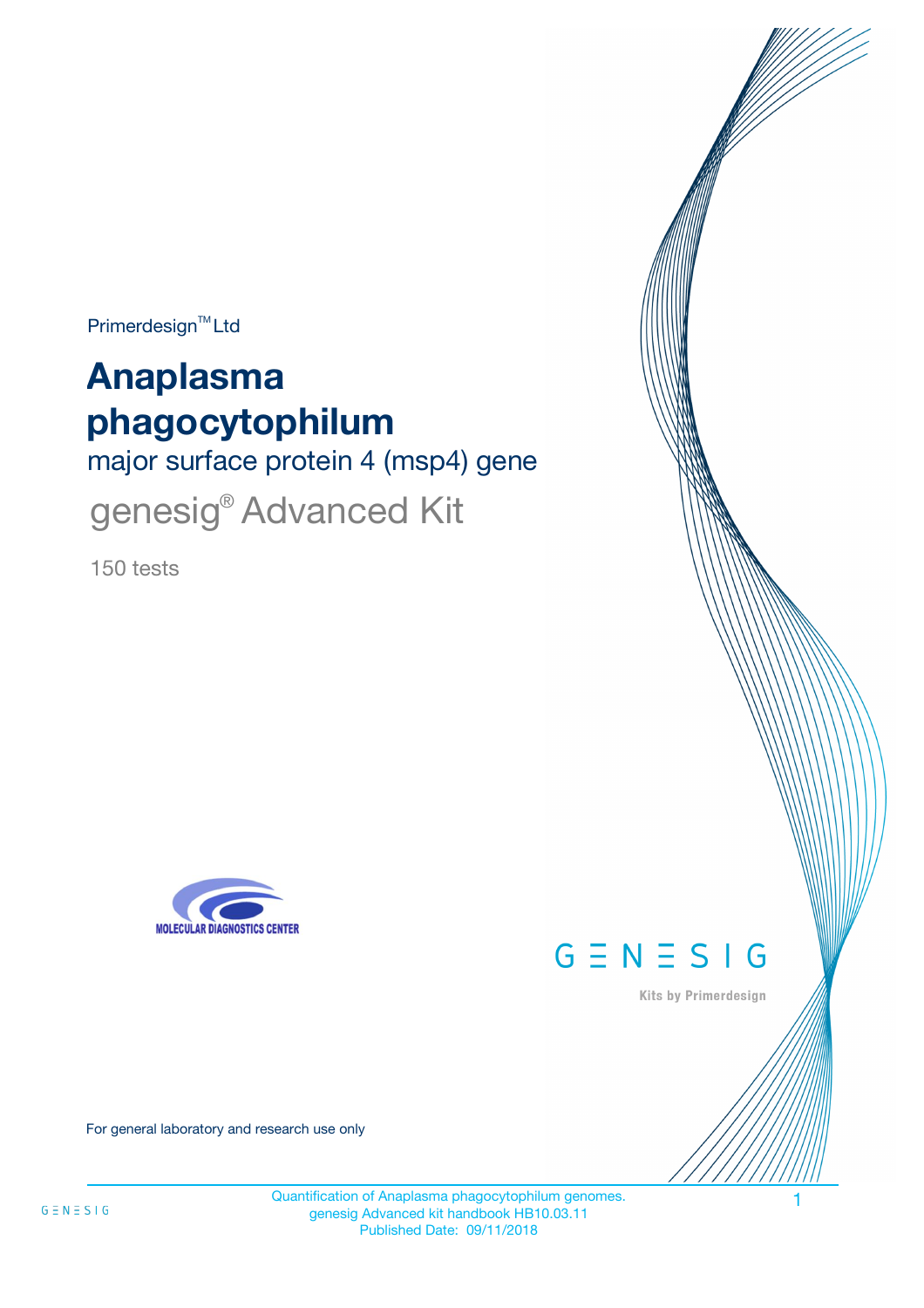# Introduction to Anaplasma phagocytophilum

Anaplasma phagocytophilum is a Gram-negative bacterium of the Anaplasma genus that is responsible for causing human anaplasmosis, formerly known as human granulocytic ehrlichiosis. It can also cause disease in dogs, ruminants, horses and sheep. It is an obligate intracellular pathogen of 0.2-2 µm in diameter with a circular genome of approximately 1.48 Mb. It is unable to synthesise peptidoglycan or lipopolysaccharide, relying on membrane cholesterol to maintain physical integrity and leaving the organism extremely vulnerable to stress.

A. phagocytophilum is usually transmitted through tick bites and the majority of cases occur between April and September. The bacterium specifically attaches to neutrophils and persist intracellularly within vacuoles. It produces a number of pathogenic factors that aid virulence including specific adhesins for neutrophils and virulence factors that inhibit phagosomelysozome fusion and the production of reactive oxygen species that would normally kill the bacterium. The bacterium also inhibits programmed cell death of the neutrophil (apoptosis) and induces expression of interleukin-8, which causes neutrophil chemotaxis, thereby increasing the spread of the bacterium throughout the host organism.

Symptoms include fever, shaking chills, myalgia, headache and nausea which typically occur 7 to 10 days after tick bites.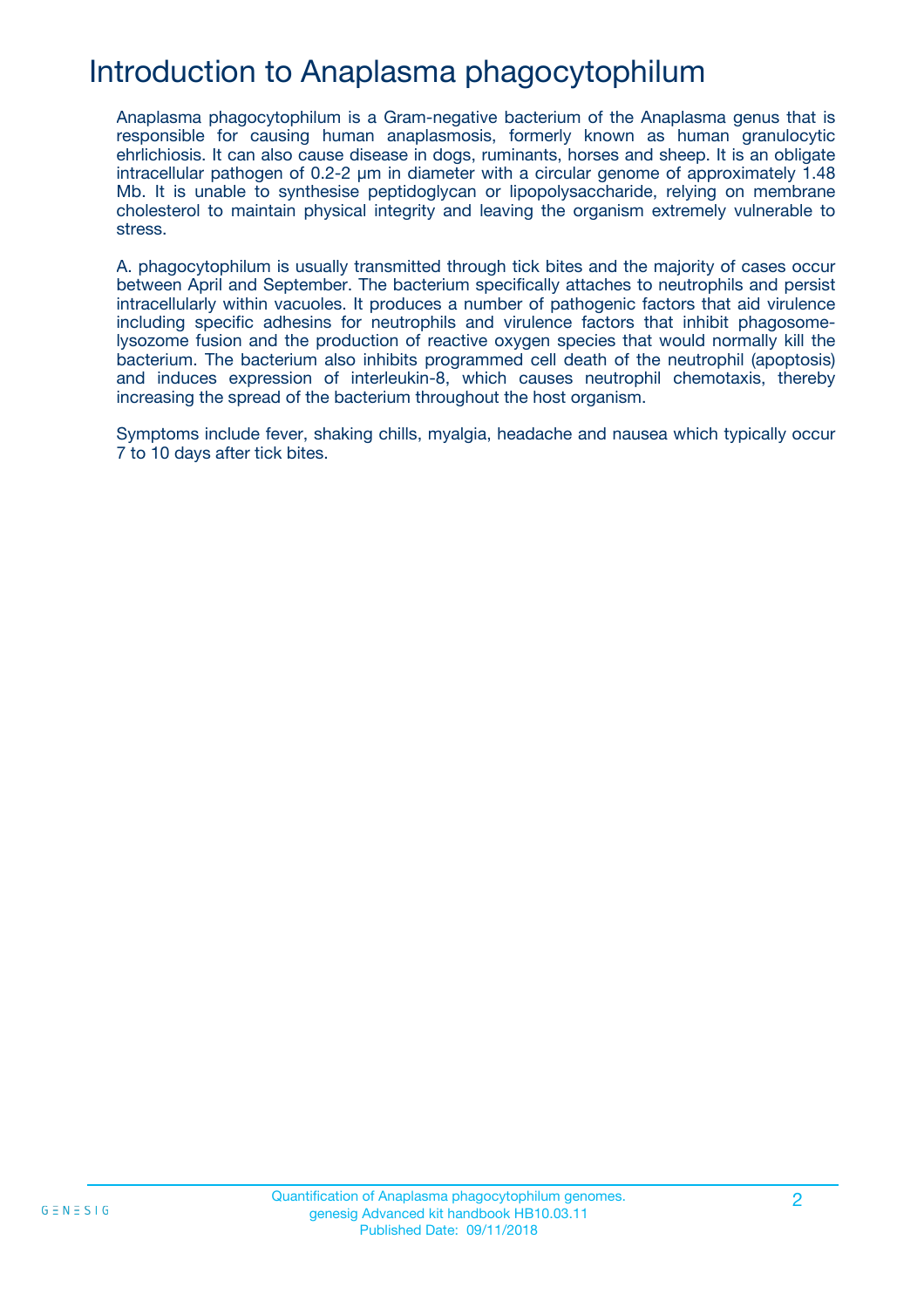# **Specificity**

The Primerdesign genesig Kit for Anaplasma phagocytophilum (A.phagocytophilum) genomes is designed for the in vitro quantification of A.phagocytophilum genomes. The kit is designed to have a broad detection profile. Specifically, the primers represent 100% homology with over 95% of the NCBI database reference sequences available at the time of design.

The dynamics of genetic variation means that new sequence information may become available after the initial design. Primerdesign periodically reviews the detection profiles of our kits and when required releases new versions.

If you require further information, or have a specific question about the detection profile of this kit then please send an e.mail to enquiry@primerdesign.co.uk and our bioinformatics team will answer your question.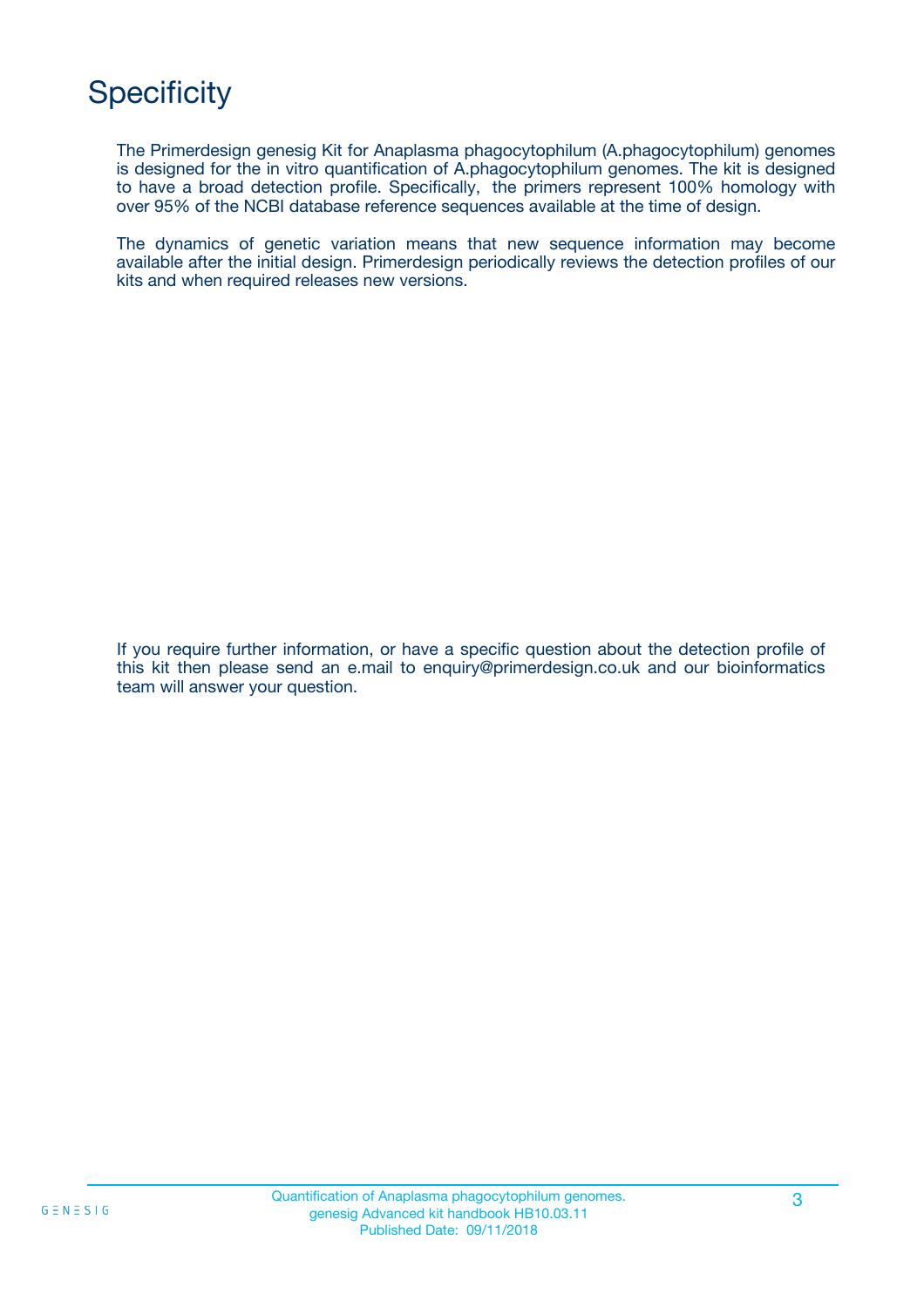# Kit contents

- **A.phagocytophilum specific primer/probe mix (150 reactions BROWN)** FAM labelled
- **A.phagocytophilum positive control template (for Standard curve RED)**
- **Internal extraction control primer/probe mix (150 reactions BROWN)** VIC labelled as standard
- **Internal extraction control DNA (150 reactions BLUE)**
- **Endogenous control primer/probe mix (150 reactions BROWN)** FAM labelled
- **RNase/DNase free water (WHITE)** for resuspension of primer/probe mixes
- **Template preparation buffer (YELLOW)** for resuspension of internal control template, positive control template and standard curve preparation

### Reagents and equipment to be supplied by the user

#### **Real-time PCR Instrument**

#### **Extraction kit**

This kit is recommended for use with genesig Easy DNA/RNA extraction kit. However, it is designed to work well with all processes that yield high quality RNA and DNA with minimal PCR inhibitors.

#### **oasig**TM **lyophilised or Precision**®**PLUS 2X qPCR Master Mix**

This kit is intended for use with oasig or PrecisionPLUS2X qPCR Master Mix.

**Pipettors and Tips**

**Vortex and centrifuge**

#### **Thin walled 1.5 ml PCR reaction tubes**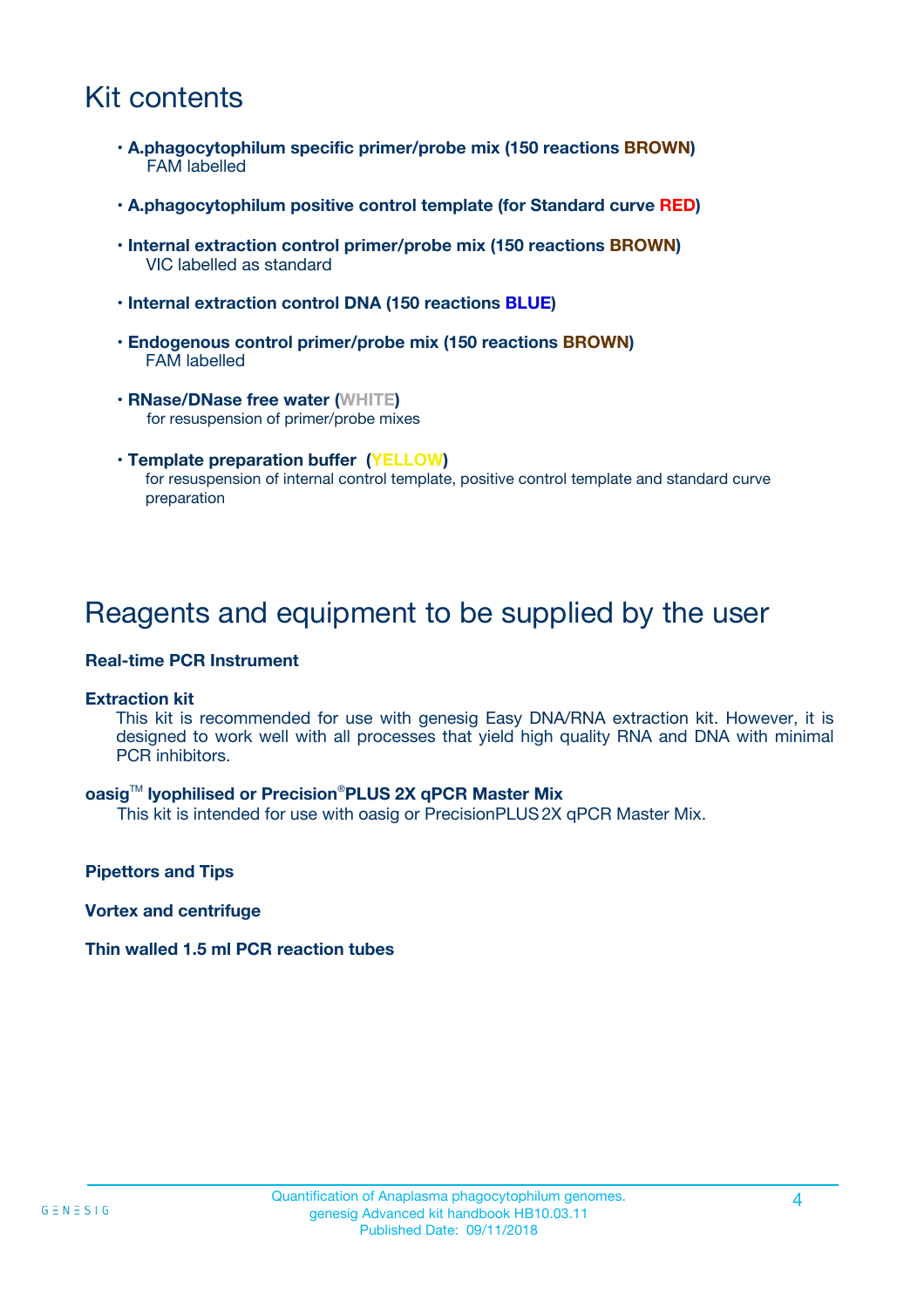### Kit storage and stability

This kit is stable at room temperature but should be stored at -20ºC on arrival. Once the lyophilised components have been resuspended they should not be exposed to temperatures above -20°C for longer than 30 minutes at a time and unnecessary repeated freeze/thawing should be avoided. The kit is stable for six months from the date of resuspension under these circumstances.

If a standard curve dilution series is prepared this can be stored frozen for an extended period. If you see any degradation in this serial dilution a fresh standard curve can be prepared from the positive control.

Primerdesign does not recommend using the kit after the expiry date stated on the pack.

### Suitable sample material

All kinds of sample material suited for PCR amplification can be used. Please ensure the samples are suitable in terms of purity, concentration, and DNA integrity (An internal PCR control is supplied to test for non specific PCR inhibitors). Always run at least one negative control with the samples. To prepare a negative-control, replace the template DNA sample with RNase/DNase free water.

### Dynamic range of test

Under optimal PCR conditions genesig A.phagocytophilum detection kits have very high priming efficiencies of >95% and can detect less than 100 copies of target template.

### Notices and disclaimers

This product is developed, designed and sold for research purposes only. It is not intended for human diagnostic or drug purposes or to be administered to humans unless clearly expressed for that purpose by the Food and Drug Administration in the USA or the appropriate regulatory authorities in the country of use. During the warranty period Primerdesign genesig detection kits allow precise and reproducible data recovery combined with excellent sensitivity. For data obtained by violation to the general GLP guidelines and the manufacturer's recommendations the right to claim under guarantee is expired. PCR is a proprietary technology covered by several US and foreign patents. These patents are owned by Roche Molecular Systems Inc. and have been sub-licensed by PE Corporation in certain fields. Depending on your specific application you may need a license from Roche or PE to practice PCR. Additional information on purchasing licenses to practice the PCR process may be obtained by contacting the Director of Licensing at Roche Molecular Systems, 1145 Atlantic Avenue, Alameda, CA 94501 or Applied Biosystems business group of the Applera Corporation, 850 Lincoln Centre Drive, Foster City, CA 94404. In addition, the 5' nuclease assay and other homogeneous amplification methods used in connection with the PCR process may be covered by U.S. Patents 5,210,015 and 5,487,972, owned by Roche Molecular Systems, Inc, and by U.S. Patent 5,538,848, owned by The Perkin-Elmer Corporation.

# Trademarks

Primerdesign™ is a trademark of Primerdesign Ltd.

genesig $^\circledR$  is a registered trademark of Primerdesign Ltd.

The PCR process is covered by US Patents 4,683,195, and 4,683,202 and foreign equivalents owned by Hoffmann-La Roche AG. BI, ABI PRISM® GeneAmp® and MicroAmp® are registered trademarks of the Applera Genomics (Applied Biosystems Corporation). BIOMEK® is a registered trademark of Beckman Instruments, Inc.; iCycler™ is a registered trademark of Bio-Rad Laboratories, Rotor-Gene is a trademark of Corbett Research. LightCycler™ is a registered trademark of the Idaho Technology Inc. GeneAmp®, TaqMan® and AmpliTaqGold® are registered trademarks of Roche Molecular Systems, Inc., The purchase of the Primerdesign™ reagents cannot be construed as an authorization or implicit license to practice PCR under any patents held by Hoffmann-LaRoche Inc.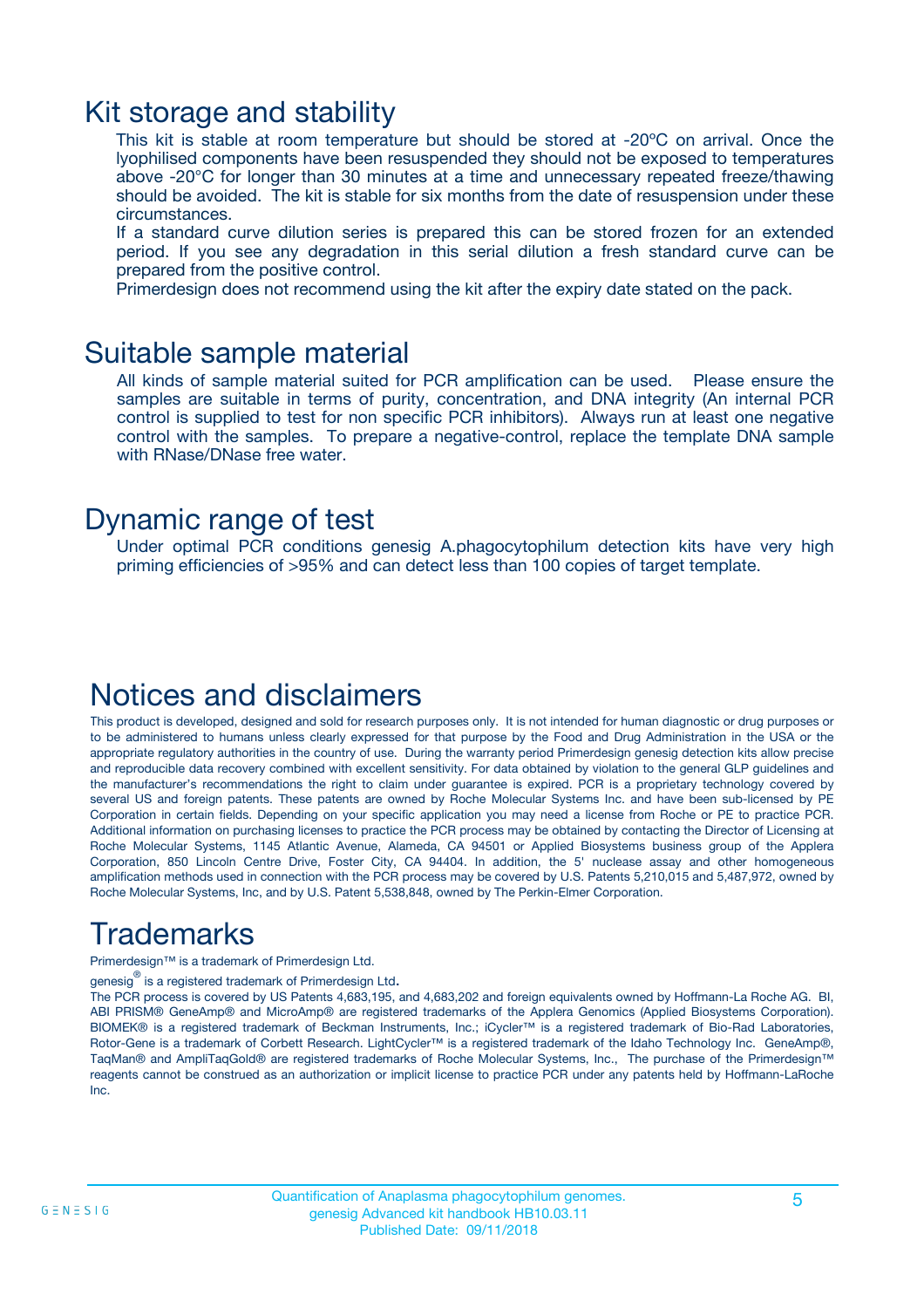### Principles of the test

#### **Real-time PCR**

A A.phagocytophilum specific primer and probe mix is provided and this can be detected through the FAM channel.

The primer and probe mix provided exploits the so-called TaqMan® principle. During PCR amplification, forward and reverse primers hybridize to the A.phagocytophilum DNA. A fluorogenic probe is included in the same reaction mixture which consists of a DNA probe labeled with a 5`-dye and a 3`-quencher. During PCR amplification, the probe is cleaved and the reporter dye and quencher are separated. The resulting increase in fluorescence can be detected on a range of qPCR platforms.

#### **Positive control**

For copy number determination and as a positive control for the PCR set up, the kit contains a positive control template. This can be used to generate a standard curve of A. phagocytophilum copy number / Cq value. Alternatively the positive control can be used at a single dilution where full quantitative analysis of the samples is not required. Each time the kit is used, at least one positive control reaction must be included in the run. A positive result indicates that the primers and probes for detecting the target A.phagocytophilum gene worked properly in that particular experimental scenario. If a negative result is obtained the test results are invalid and must be repeated. Care should be taken to ensure that the positive control does not contaminate any other kit component which would lead to falsepositive results. This can be achieved by handling this component in a Post PCR environment. Care should also be taken to avoid cross-contamination of other samples when adding the positive control to the run. This can be avoided by sealing all other samples and negative controls before pipetting the positive control into the positive control well.

#### **Negative control**

To validate any positive findings a negative control reaction should be included every time the kit is used. For this reaction the RNase/DNase free water should be used instead of template. A negative result indicates that the reagents have not become contaminated while setting up the run.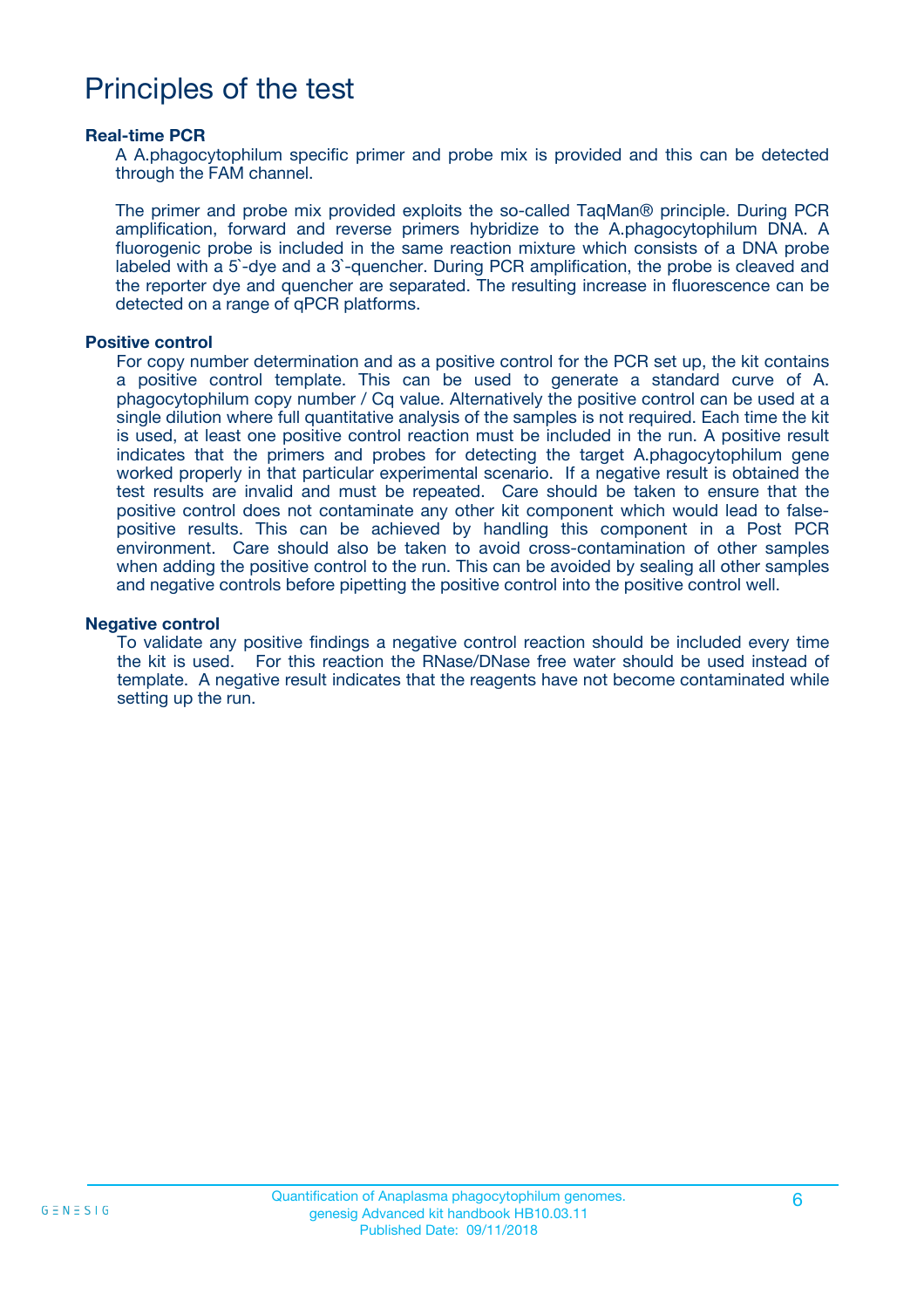#### **Internal DNA extraction control**

When performing DNA extraction, it is often advantageous to have an exogenous source of DNA template that is spiked into the lysis buffer. This control DNA is then co-purified with the sample DNA and can be detected as a positive control for the extraction process. Successful co-purification and qPCR for the control DNA also indicates that PCR inhibitors are not present at a high concentration.

A separate primer and probe mix are supplied with this kit to detect the exogenous DNA using qPCR. The primers are present at PCR limiting concentrations which allows multiplexing with the target sequence primers. Amplification of the control DNA does not interfere with detection of the A.phagocytophilum target DNA even when present at low copy number. The Internal control is detected through the VIC channel and gives a Cq value of 28+/-3.

#### **Endogenous control**

To confirm extraction of a valid biological template, a primer and probe mix is included to detect an endogenous gene. Detection of the endogenous control is through the FAM channel and it is NOT therefore possible to perform a multiplex with the A.phagocytophilum primers. A poor endogenous control signal may indicate that the sample did not contain sufficient biological material.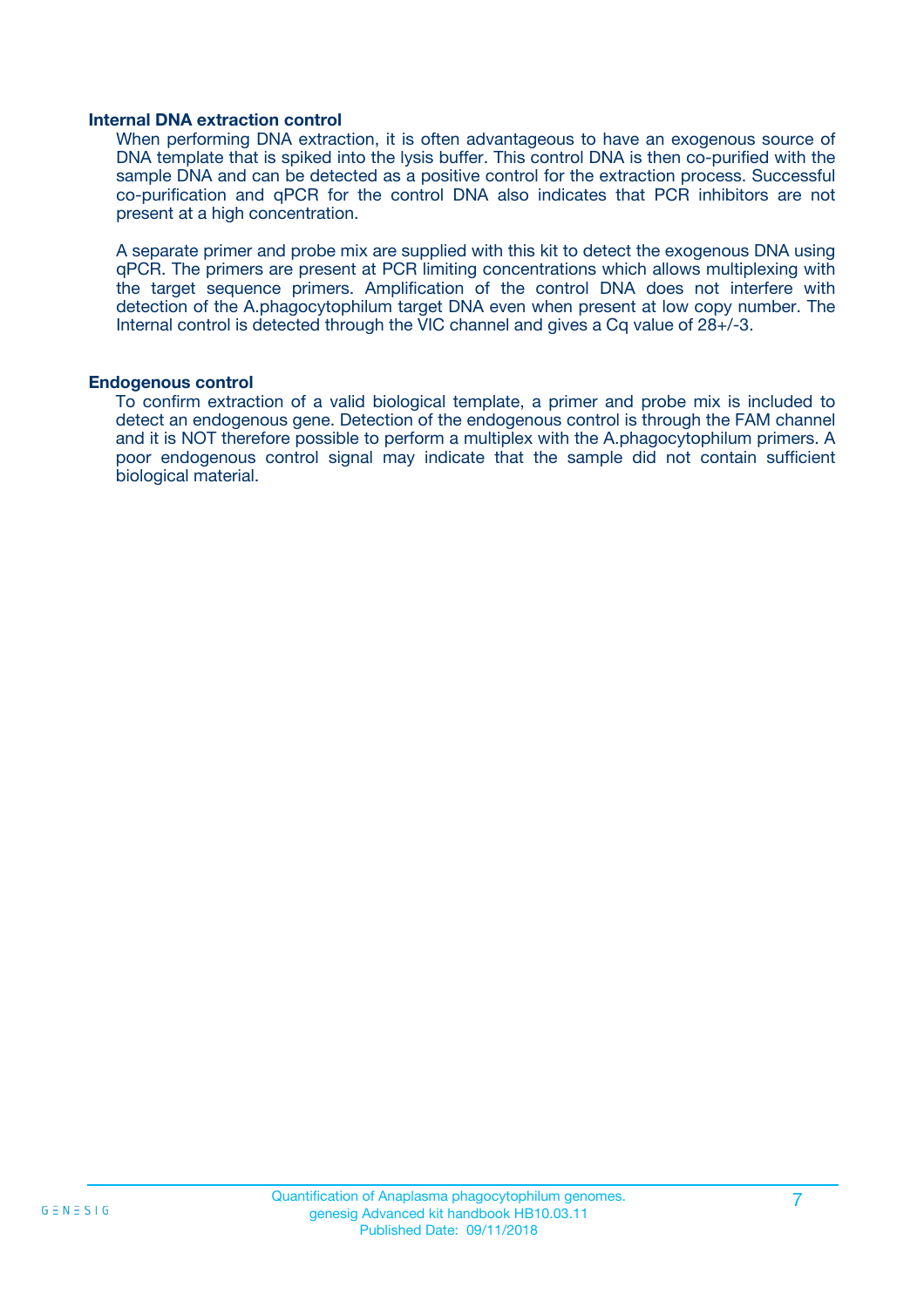### Resuspension protocol

To minimize the risk of contamination with foreign DNA, we recommend that all pipetting be performed in a PCR clean environment. Ideally this would be a designated PCR lab or PCR cabinet. Filter tips are recommended for all pipetting steps.

- **1. Pulse-spin each tube in a centrifuge before opening.** This will ensure lyophilised primer and probe mix is in the base of the tube and is not spilt upon opening the tube.
- **2. Resuspend the primer/probe mixes in the RNase/DNase free water supplied, according to the table below:**

To ensure complete resuspension, vortex each tube thoroughly.

| Component - resuspend in water                       |          |  |
|------------------------------------------------------|----------|--|
| <b>Pre-PCR pack</b>                                  |          |  |
| A.phagocytophilum primer/probe mix (BROWN)           | $165$ µl |  |
| Internal extraction control primer/probe mix (BROWN) | $165$ µl |  |
| Endogenous control primer/probe mix (BROWN)          | 165 µl   |  |

**3. Resuspend the internal control template and positive control template in the template preparation buffer supplied, according to the table below:** To ensure complete resuspension, vortex each tube thoroughly.

| Component - resuspend in template preparation buffer |  |  |  |
|------------------------------------------------------|--|--|--|
| <b>Pre-PCR heat-sealed foil</b>                      |  |  |  |
| Internal extraction control DNA (BLUE)               |  |  |  |
| <b>Post-PCR heat-sealed foil</b>                     |  |  |  |
| A.phagocytophilum Positive Control Template (RED) *  |  |  |  |

\* This component contains high copy number template and is a VERY significant contamination risk. It must be opened and handled in a separate laboratory environment, away from the other components.

### DNA extraction

The internal extraction control DNA can be added either to the DNA lysis/extraction buffer or to the DNA sample once it has been resuspended in lysis buffer.

**DO NOT add the internal extraction control DNA directly to the unprocessed biological sample as this will lead to degradation and a loss in signal.**

- **1. Add 4µl of the Internal extraction control DNA (BLUE) to each sample in DNA lysis/extraction buffer per sample.**
- **2. Complete DNA extraction according to the manufacturers protocols.**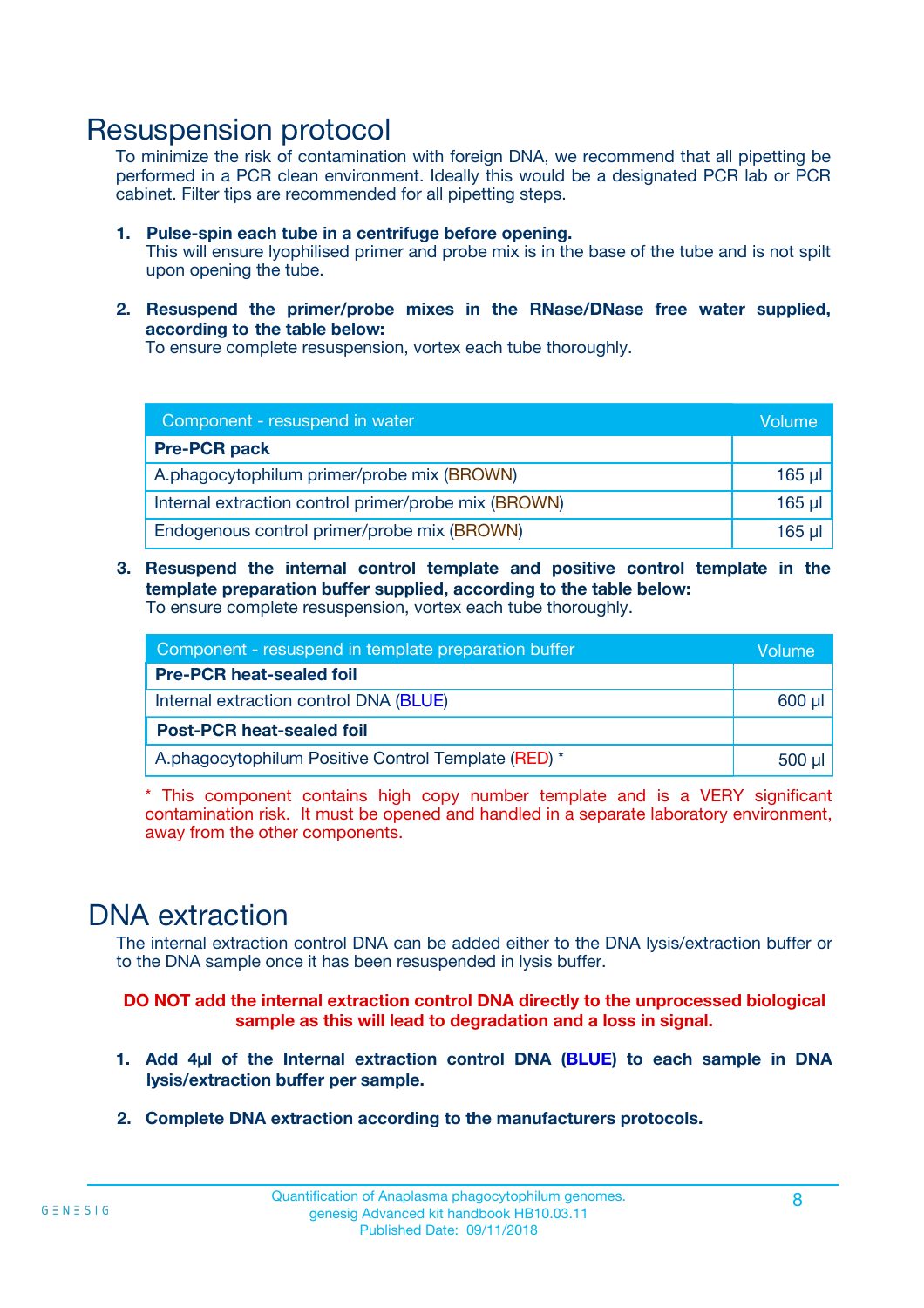# qPCR detection protocol

**1. For each DNA sample prepare a reaction mix according to the table below:** Include sufficient reactions for positive and negative controls.

| Component <sup>1</sup>                               | Volume   |
|------------------------------------------------------|----------|
| oasig or PrecisionPLUS 2X qPCR Master Mix            | $10 \mu$ |
| A.phagocytophilum primer/probe mix (BROWN)           | 1 µI l   |
| Internal extraction control primer/probe mix (BROWN) | 1 µl     |
| <b>RNase/DNase free water (WHITE)</b>                | $3 \mu$  |
| <b>Final Volume</b>                                  | 15 µl    |

**2. For each DNA sample prepare an endogenous control reaction according to the table below (Optional):**

**This control reaction will provide useful information regarding the quality of the biological sample.**

| Component                                   | Volume   |
|---------------------------------------------|----------|
| oasig or PrecisionPLUS 2X qPCR Master Mix   | $10 \mu$ |
| Endogenous control primer/probe mix (BROWN) | 1 µI     |
| <b>RNase/DNase free water (WHITE)</b>       | $4 \mu$  |
| <b>Final Volume</b>                         | 15 µl    |

- **3. Pipette 15µl of each mix into individual wells according to your qPCR experimental plate set up.**
- **4. Prepare sample DNA templates for each of your samples.**
- **5. Pipette 5µl of DNA template into each well, according to your experimental plate set up.**

For negative control wells use 5µl of RNase/DNase free water. The final volume in each well is 20ul.

**6. If a standard curve is included for quantitative analysis, prepare a reaction mix according to the table below:**

| Component                                  | Volume  |
|--------------------------------------------|---------|
| oasig or PrecisionPLUS 2X qPCR Master Mix  | 10 µl   |
| A.phagocytophilum primer/probe mix (BROWN) | 1 µI    |
| <b>RNase/DNase free water (WHITE)</b>      | $4 \mu$ |
| <b>Final Volume</b>                        | 15 µl   |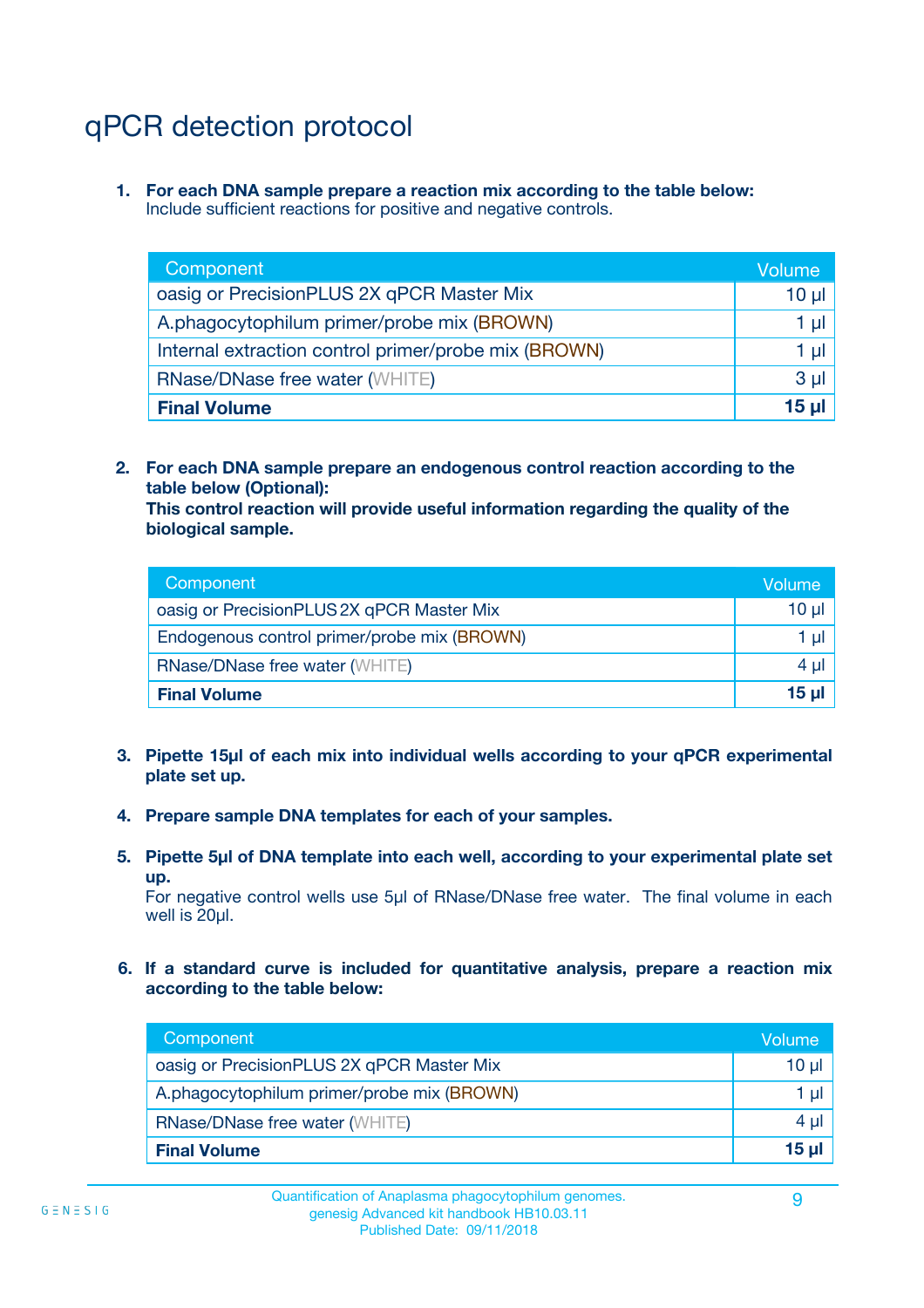#### **7. Preparation of standard curve dilution series.**

- 1) Pipette 90µl of template preparation buffer into 5 tubes and label 2-6
- 2) Pipette 10µl of Positive Control Template (RED) into tube 2
- 3) Vortex thoroughly
- 4) Change pipette tip and pipette 10µl from tube 2 into tube 3
- 5) Vortex thoroughly

Repeat steps 4 and 5 to complete the dilution series

| <b>Standard Curve</b>         | <b>Copy Number</b>     |
|-------------------------------|------------------------|
| Tube 1 Positive control (RED) | $2 \times 10^5$ per µl |
| Tube 2                        | $2 \times 10^4$ per µl |
| Tube 3                        | $2 \times 10^3$ per µl |
| Tube 4                        | $2 \times 10^2$ per µl |
| Tube 5                        | 20 per µl              |
| Tube 6                        | 2 per µl               |

**8. Pipette 5µl of standard template into each well for the standard curve according to your experimental plate set up.**

#### The final volume in each well is 20µl.

# qPCR amplification protocol

Amplification conditions using oasig or PrecisionPLUS 2X qPCR Master Mix.

|             | <b>Step</b>       | <b>Time</b>     | Temp    |
|-------------|-------------------|-----------------|---------|
|             | Enzyme activation | 2 min           | 95 °C   |
| Cycling x50 | Denaturation      | 10 <sub>s</sub> | 95 $°C$ |
|             | DATA COLLECTION * | 60 s            | 60 °C   |

\* Fluorogenic data should be collected during this step through the FAM and VIC channels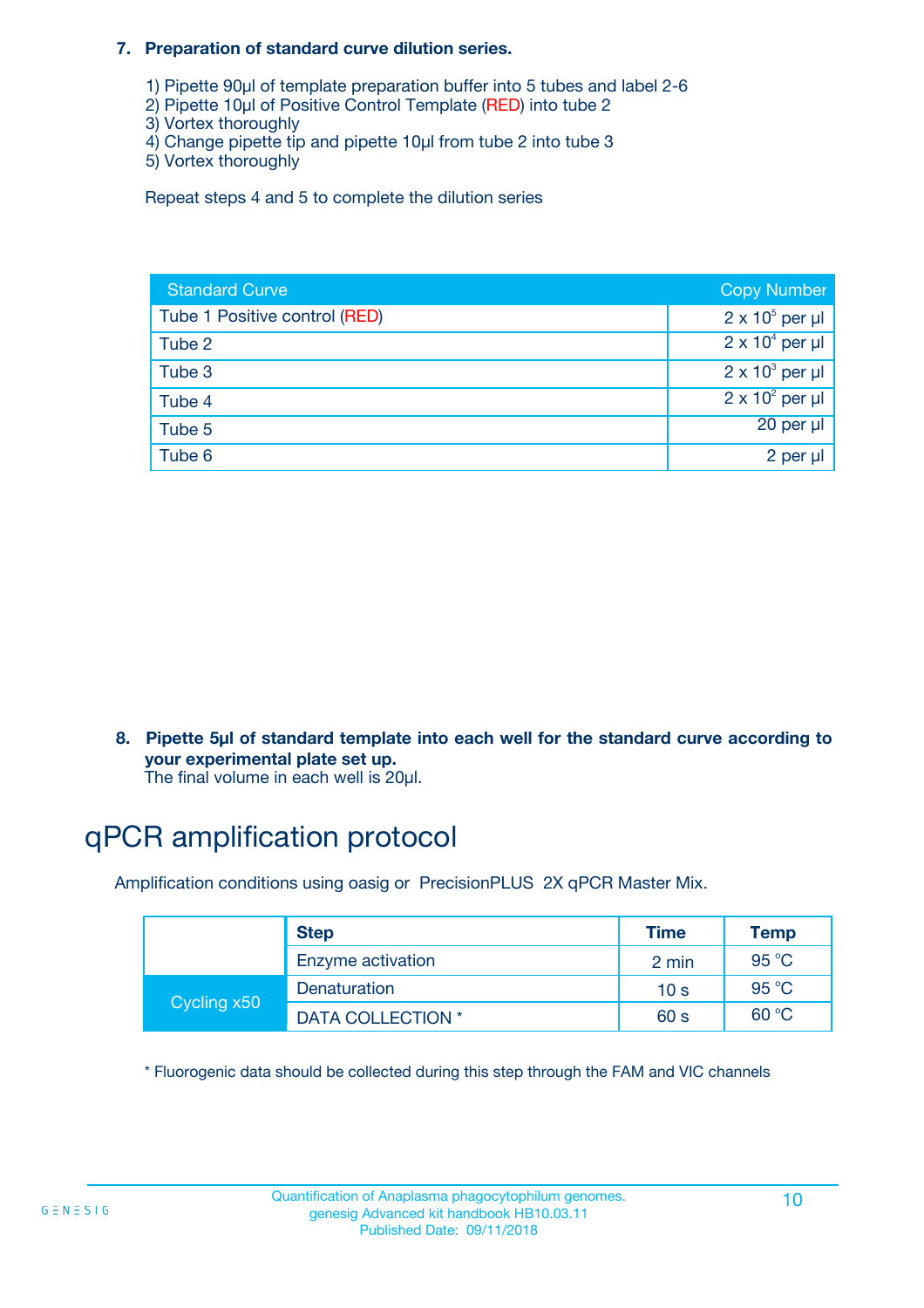# Interpretation of results

| <b>Target</b><br>(FAM) | <b>Internal</b><br>control<br>(NIC) | <b>Positive</b><br>control | <b>Negative</b><br>control | Interpretation                                                                                                  |
|------------------------|-------------------------------------|----------------------------|----------------------------|-----------------------------------------------------------------------------------------------------------------|
| $\leq 30$              | $+ 1 -$                             | ÷                          |                            | <b>POSITIVE QUANTITATIVE RESULT</b><br>calculate copy number                                                    |
| > 30                   | ٠                                   | ÷                          |                            | <b>POSITIVE QUANTITATIVE RESULT</b><br>calculate copy number                                                    |
| > 30                   |                                     | ÷                          |                            | <b>POSITIVE QUALITATIVE RESULT</b><br>do not report copy number as this<br>may be due to poor sample extraction |
|                        | ÷                                   | ÷                          |                            | <b>NEGATIVE RESULT</b>                                                                                          |
| $+ 1 -$                | $+ 1 -$                             | ÷                          | $\leq$ 35                  | <b>EXPERIMENT FAILED</b><br>due to test contamination                                                           |
| $+$ / -                | $+ 1 -$                             | ÷                          | > 35                       | $\star$                                                                                                         |
|                        |                                     | ÷                          |                            | <b>SAMPLE PREPARATION FAILED</b>                                                                                |
|                        |                                     |                            | $+$ /                      | <b>EXPERIMENT FAILED</b>                                                                                        |

Positive control template (**RED**) is expected to amplify between Cq 16 and 23. Failure to satisfy this quality control criterion is a strong indication that the experiment has been compromised.

\*Where the test sample is positive and the negative control is positive with a  $Ca > 35$ , the sample must be reinterpreted based on the relative signal strength of the two results:



If the sample amplifies  $> 5$  Cq earlier than the negative control then the sample should be reinterpreted (via the table above) with the negative control verified as negative.



If the sample amplifies  $< 5$  Cq earlier than the negative control then the positive sample result is invalidated and<br>the result should be determined  $the$  result should be inconclusive due to test contamination. The test for this sample should be repeated.